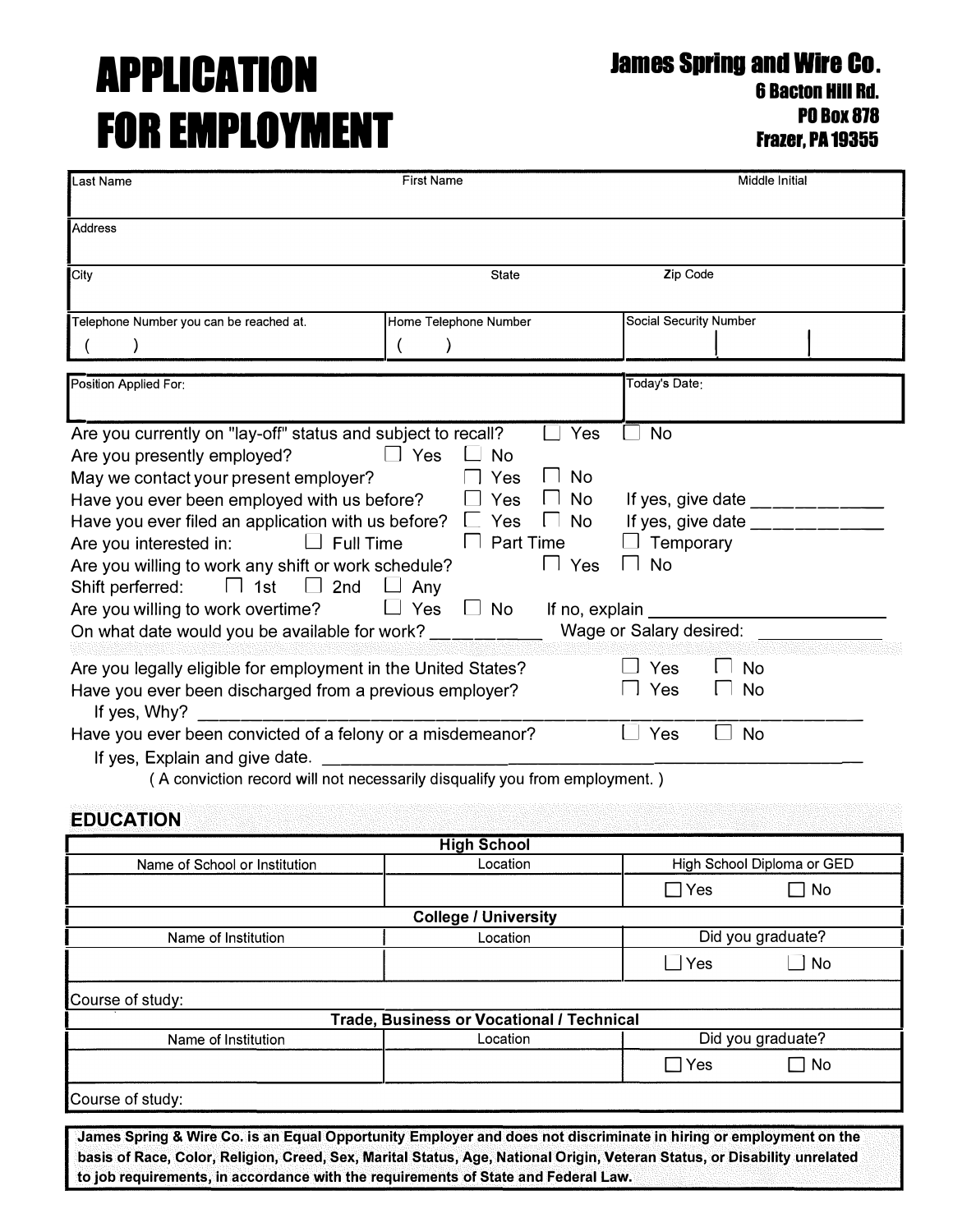### **MILITARY SERVICE**

| --<br>the state of the state of the property and the state of the<br>the control of the con- | 医水杨酸 医水杨酸 医无线性 医阿拉伯氏征 医心包 医神经性 化乙烯酸盐 医水杨酸盐 医白细胞<br>. |      | and the property of   |                 |
|----------------------------------------------------------------------------------------------|------------------------------------------------------|------|-----------------------|-----------------|
|                                                                                              | Branch                                               | Rank | Service Dates         | ' )utie⊾<br>шна |
|                                                                                              |                                                      |      | <b>From</b><br>-<br>ັ |                 |
|                                                                                              |                                                      |      |                       |                 |

|  | Job related training: |
|--|-----------------------|
|  |                       |

#### **WORK HISTORY**

| Dates Employed<br><b>Describe Work Performed</b><br>Employer<br>To<br>From<br><b>Address</b> |  |
|----------------------------------------------------------------------------------------------|--|
|                                                                                              |  |
|                                                                                              |  |
|                                                                                              |  |
|                                                                                              |  |
| Telephone No.<br>Supervisor                                                                  |  |
|                                                                                              |  |
| <b>Type of Business</b><br>Hourly Rate/Salary<br>Job Title                                   |  |
|                                                                                              |  |
| Final<br>Starting                                                                            |  |
| Reason for Leaving                                                                           |  |
|                                                                                              |  |
| <b>1st Previous</b>                                                                          |  |
| Dates Employed<br><b>Describe Work Performed</b><br>Employer                                 |  |
| To<br>From                                                                                   |  |
| Address                                                                                      |  |
|                                                                                              |  |
| Telephone No.<br>Supervisor                                                                  |  |
|                                                                                              |  |
|                                                                                              |  |
|                                                                                              |  |
| <b>Type of Business</b><br><b>Hourly Rate/Salary</b><br>Job Title                            |  |
| Starting<br>Final                                                                            |  |
| Reason for Leaving                                                                           |  |
|                                                                                              |  |
| 2nd Previous                                                                                 |  |
| <b>Describe Work Performed</b><br>Employer<br>Dates Employed                                 |  |
| From<br>To                                                                                   |  |
|                                                                                              |  |
|                                                                                              |  |
| Address<br>Supervisor<br>Telephone No.                                                       |  |
|                                                                                              |  |
| Type of Business<br>Hourly Rate/Salary<br>Job Title                                          |  |
| Final<br>Starting                                                                            |  |
|                                                                                              |  |
|                                                                                              |  |
|                                                                                              |  |
| Reason for Leaving<br>3rd Previous                                                           |  |
| <b>Describe Work Performed</b><br>Dates Employed<br>Employer                                 |  |
| To<br>From                                                                                   |  |
|                                                                                              |  |
|                                                                                              |  |
| Telephone No.<br>Supervisor                                                                  |  |
|                                                                                              |  |
| Hourly Rate/Salary<br><b>Type of Business</b><br>Job Title                                   |  |
| Starting<br>Final                                                                            |  |
| Address<br>Reason for Leaving                                                                |  |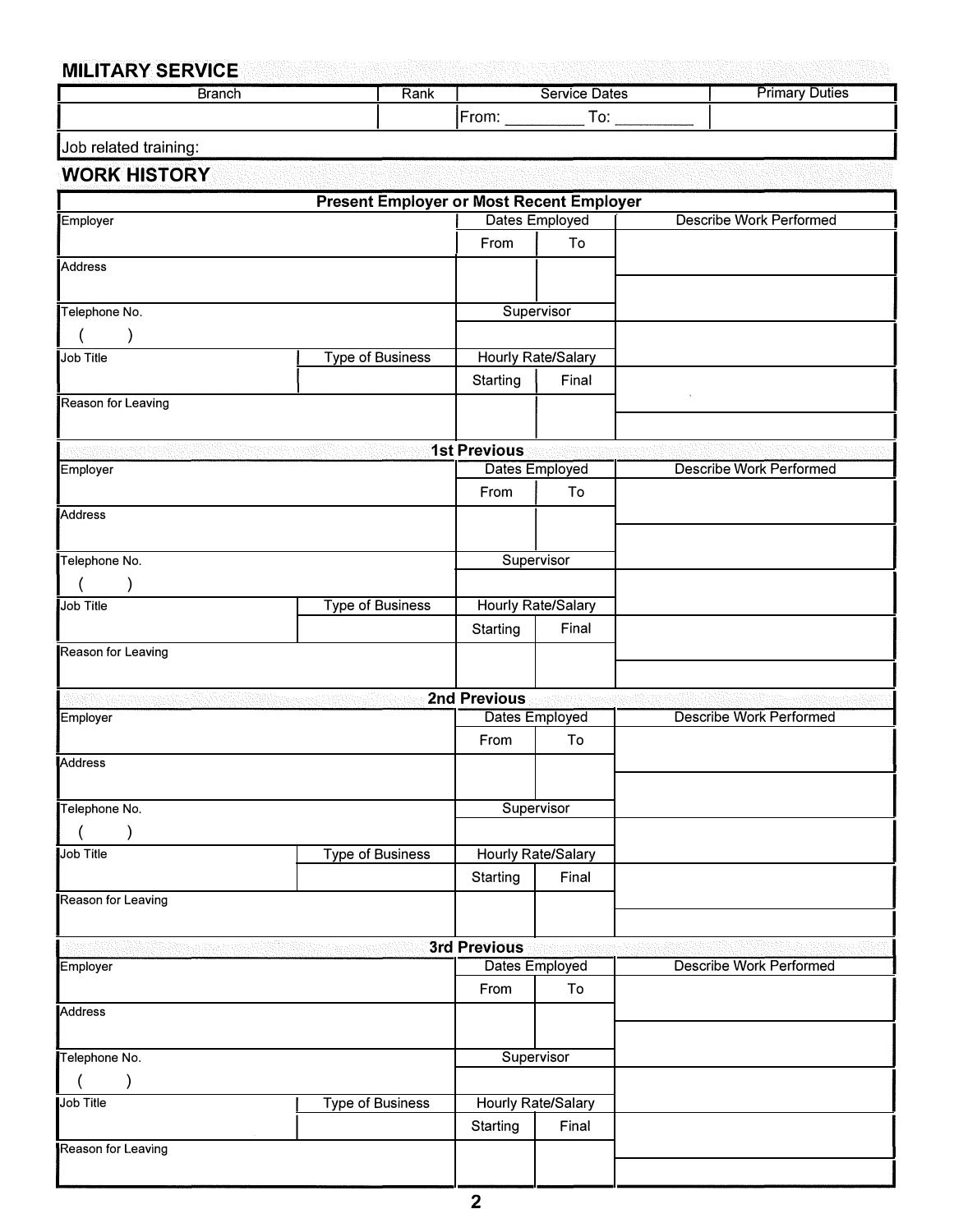## **JOB RELATED ACTIVITIES/ EXPERIENCES**

| to the position for which you are applying. | List or discribe any activities, experiences, achievements, or other special skills not mentioned elsewhere that relate                          |                        |  |  |
|---------------------------------------------|--------------------------------------------------------------------------------------------------------------------------------------------------|------------------------|--|--|
|                                             |                                                                                                                                                  |                        |  |  |
|                                             |                                                                                                                                                  |                        |  |  |
|                                             |                                                                                                                                                  |                        |  |  |
|                                             |                                                                                                                                                  |                        |  |  |
|                                             |                                                                                                                                                  |                        |  |  |
|                                             |                                                                                                                                                  |                        |  |  |
|                                             |                                                                                                                                                  |                        |  |  |
|                                             |                                                                                                                                                  |                        |  |  |
|                                             |                                                                                                                                                  |                        |  |  |
|                                             | <b>SPECIALIZED SKILLS - Check Equipment / Systems Operated</b>                                                                                   |                        |  |  |
| Calculator<br>$\Box$                        | $\mathsf{l}$ Fork Lift                                                                                                                           | $\Box$ Lathe           |  |  |
| <b>Typewriter</b>                           | <b>Production Machinery</b>                                                                                                                      | <b>Milling Machine</b> |  |  |
| Computer                                    | Type: _______________                                                                                                                            | $\Box$ Bench Grinder   |  |  |
| <b>MS Excel</b>                             | <b>CNC Machinery</b>                                                                                                                             | Micrometer             |  |  |
| <b>MS Word</b>                              | <b>Drill Press</b>                                                                                                                               | Calipers               |  |  |
|                                             |                                                                                                                                                  |                        |  |  |
| PERSONAL REFERENCES                         |                                                                                                                                                  |                        |  |  |
|                                             | List three persons, other than relatives or previous employers.                                                                                  |                        |  |  |
| 1. Name                                     |                                                                                                                                                  | Phone (                |  |  |
| <b>Address</b>                              |                                                                                                                                                  |                        |  |  |
| 2. Name                                     | <u> 2002 - Johann John Harry, mars eta bat eta bat eta bat eta bat ez arteko harta zen bat ez arteko harta zen b</u>                             | Phone (                |  |  |
| Address                                     |                                                                                                                                                  |                        |  |  |
| 3. Name                                     |                                                                                                                                                  | Phone (                |  |  |
| <b>Address</b>                              |                                                                                                                                                  |                        |  |  |
|                                             |                                                                                                                                                  |                        |  |  |
| <b>NOTE TO APPLICANTS</b>                   |                                                                                                                                                  |                        |  |  |
|                                             | DO NOT ANSWER THIS QUESTION UNLESS YOU HAVE BEEN INFORMED ABOUT THE                                                                              |                        |  |  |
|                                             | <b>REQUIREMENTS OF THE JOB FOR WHICH YOU ARE APPLYING.</b><br>Are you capable of performing in a reasonable manner, with or without a reasonable |                        |  |  |
|                                             | accommodation, the activities involved in the job or occupation for which you have                                                               |                        |  |  |
|                                             | applied? A description of the activities involved in such a job or occupation was                                                                |                        |  |  |

explained to you.

□ **YES** □ **NO**